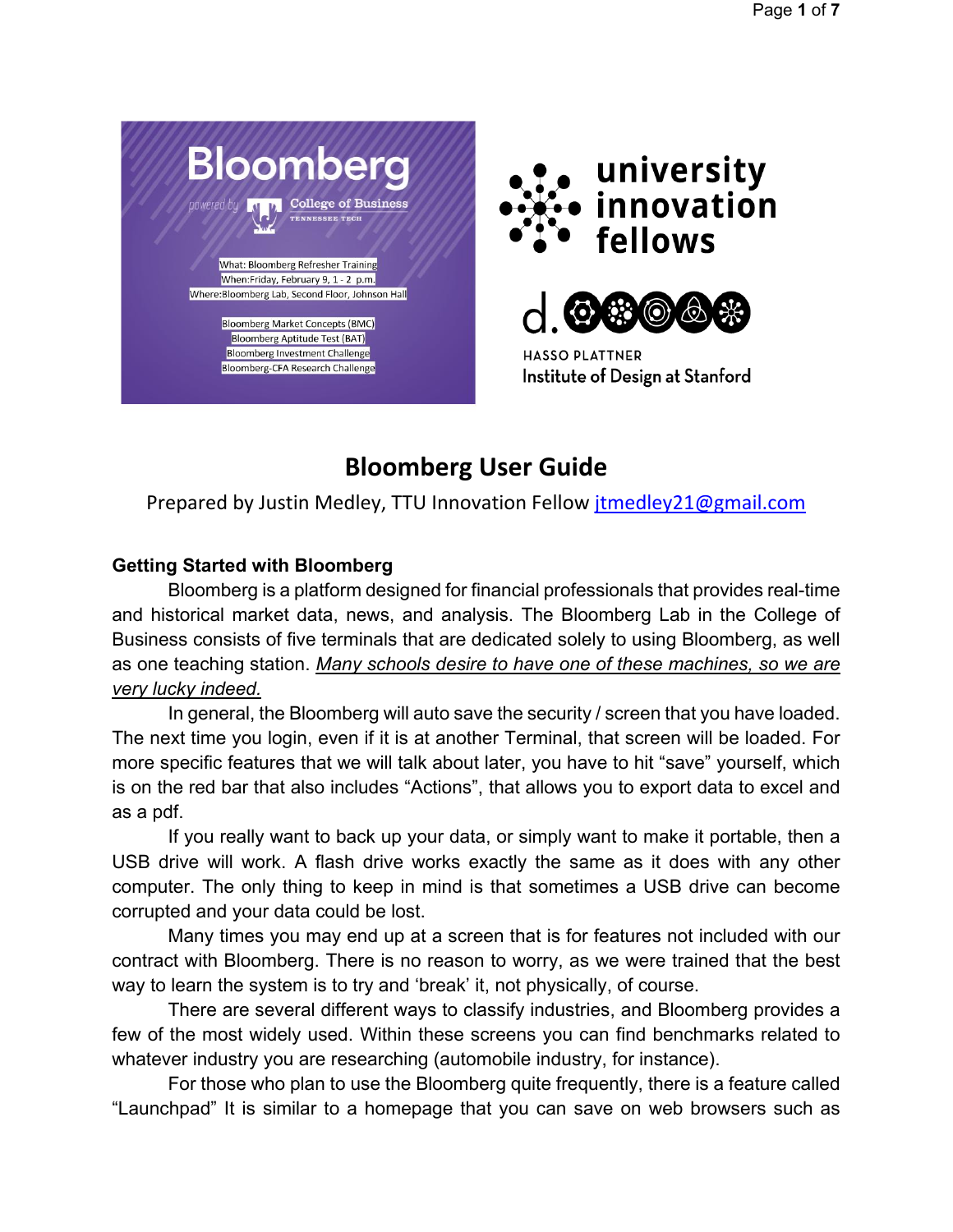Internet Explorer. The difference is that it is highly customizable. For example, if you are tracking a portfolio of stocks, you can set it up where upon logging into the Bloomberg, the first thing that pops up is various information about those particular equities. It might also be customized to have news articles on specific topics, and it has many other features.

There is a function called BMAG that allows you to access Bloomberg magazines. A digital subscription to Bloomberg Businessweek and Bloomberg Markets is included with your account. Bloomberg Markets is a business magazine tailored to terminal users. It actually has function examples within many of the articles, so that you can learn more Bloomberg functionality while you are keeping up on the most up to date business news.

Your account includes an email address. It is your [username@bloomberg.net.](mailto:username@bloomberg.net) It works very similar to most email clients you may be familiar with, such as Yahoo, Hotmail, and Google Chrome. The primary benefit of the Bloomberg email is that within many of the Terminal screens there will be a feature or option to email the data, article, or a simple screenshot to anybody whom you wish.

The terminal may or may not have information on privately help companies. Many non US based companies are included and have information similar to that provided for US firms. While more typical financial documents can provide quite extensive information on a company, some of the value that Bloomberg gives is the ability to generate comparative data between any number of companies. For instance, one can add companies to a portfolio, where risk analysis and many other benchmarks can be displayed. If companies are in the same industry, then data relative to that industry can be accessed.

#### **The Keyboard**

Bloomberg has somewhat unique functionality that relies on shortcuts & mnemonics typically entered on a specialized Bloomberg keyboard. It is largely a standard keyboard with specific commands marked by the colored buttons on the keyboard. The Green, Yellow, and Red keys will all be used frequently. Bloomberg taught us that the keyboard can be thought of as a traffic light. (red means stop, yellow means slow down and do some research, and green means purchase.)

**RED** KEYS Hit this key to quickly logout, or to escape from some screens within the system.

**GREEN** KEYS Green keys are action keys. They tell Bloomberg that a request has been made. They work like the 'enter key'. Hit it to activate any function and It brings up the headlines that are archived indefinitely, and it takes you to the MAIN menu or returns to previous menus that you were viewing. It works like a "back" button.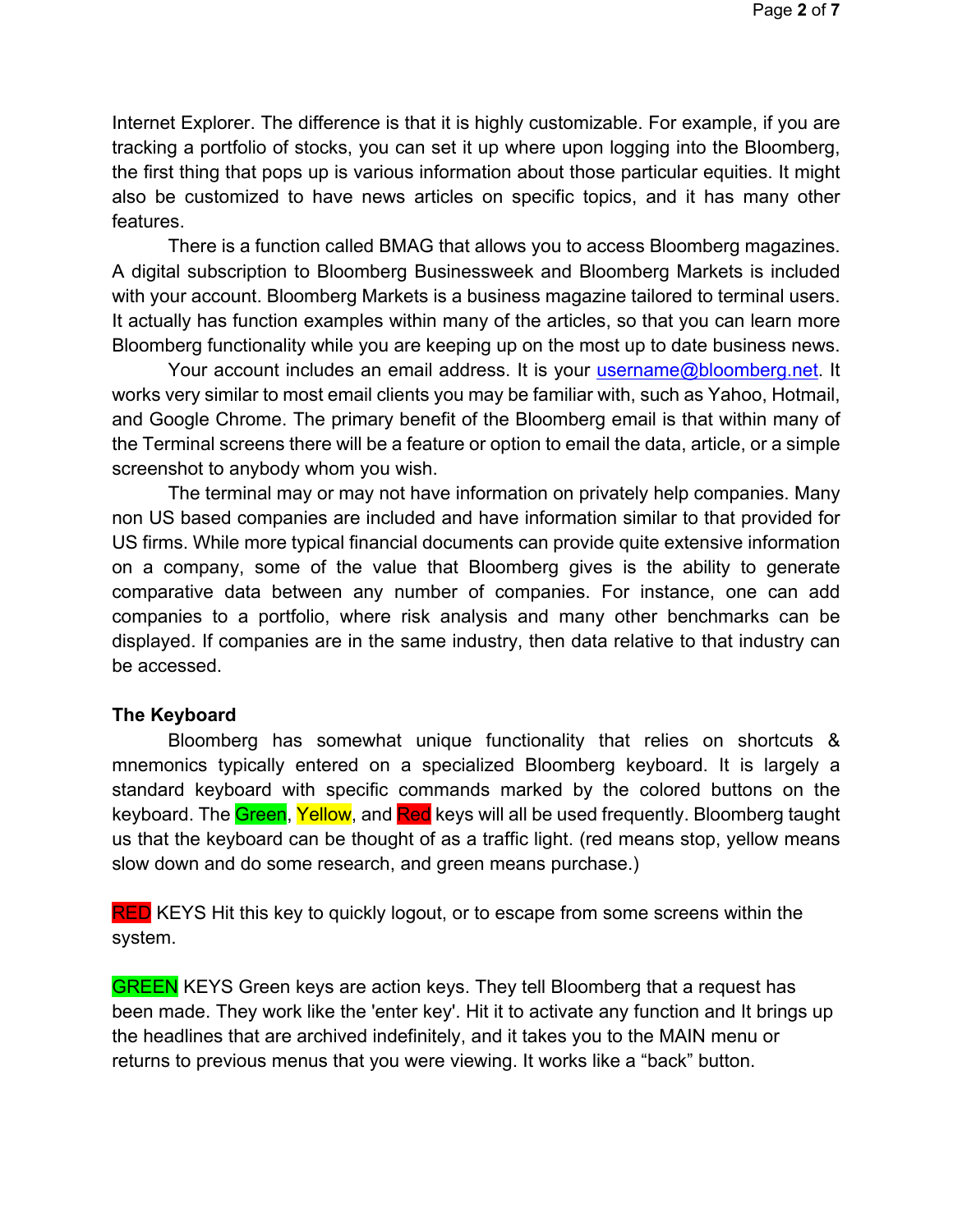YELLOW KEYS Yellow Keys define the markets. Every financial instrument or index in Bloomberg is accessed by using a ticker symbol and followed by a yellow market sector key (e.g., MSFT)

#### **Creating an account**

1. Start by loading the Bloomberg software, which has a log in screen

2. Click on Create a New Login

3. Fill out the form to create your own account, including a username and password

4. Keep your cell phone handy. Bloomberg will text you a log-in authentication code that you will need to complete your account creation. If you do not have a cell phone, you can select an option to have a Bloomberg representative call the computer operator's desk. The number is 607-255-3240. Provide this number on the form.

5. Once you have submitted the form, you will receive a text almost immediately or a call within 5-10 minutes. (note: If you select the option to call the computer operator's desk, the Bloomberg representative will send a confirmation number which you will see on the Bloomberg screen. You will need to read this number off to the representative.)

6. Login with your newly created login information and you are all set!

#### **The Basics**

Bloomberg is largely a command and mnemonic driven database. This means that you have to enter commands in a certain format, and that there are "codes" (or mnemonics) to get specific pieces of information.

You will have 4 available screens to work with. Select any one of these windows and you can get started. The format Bloomberg prefers is basically the security identifier (usually a ticker) followed by the market (e.g. Equity, Commodity, Currency, Treasury). Use the Yellow keys to select the Market. This will take you to that security's Main Menu.

You can then use the mouse to explore the information you want. As you learn the "codes", it'll become much faster to go directly to a certain piece of information rather than search through the menu. You can add a code at the end of the command line to go to that piece of information directly. For Financial Analysis it looks like this: GOOG -> FA

#### **Auto-Complete**

If you do not know the Ticker, you can start typing in the Company Name, and Autocomplete will give you a number of options to select from.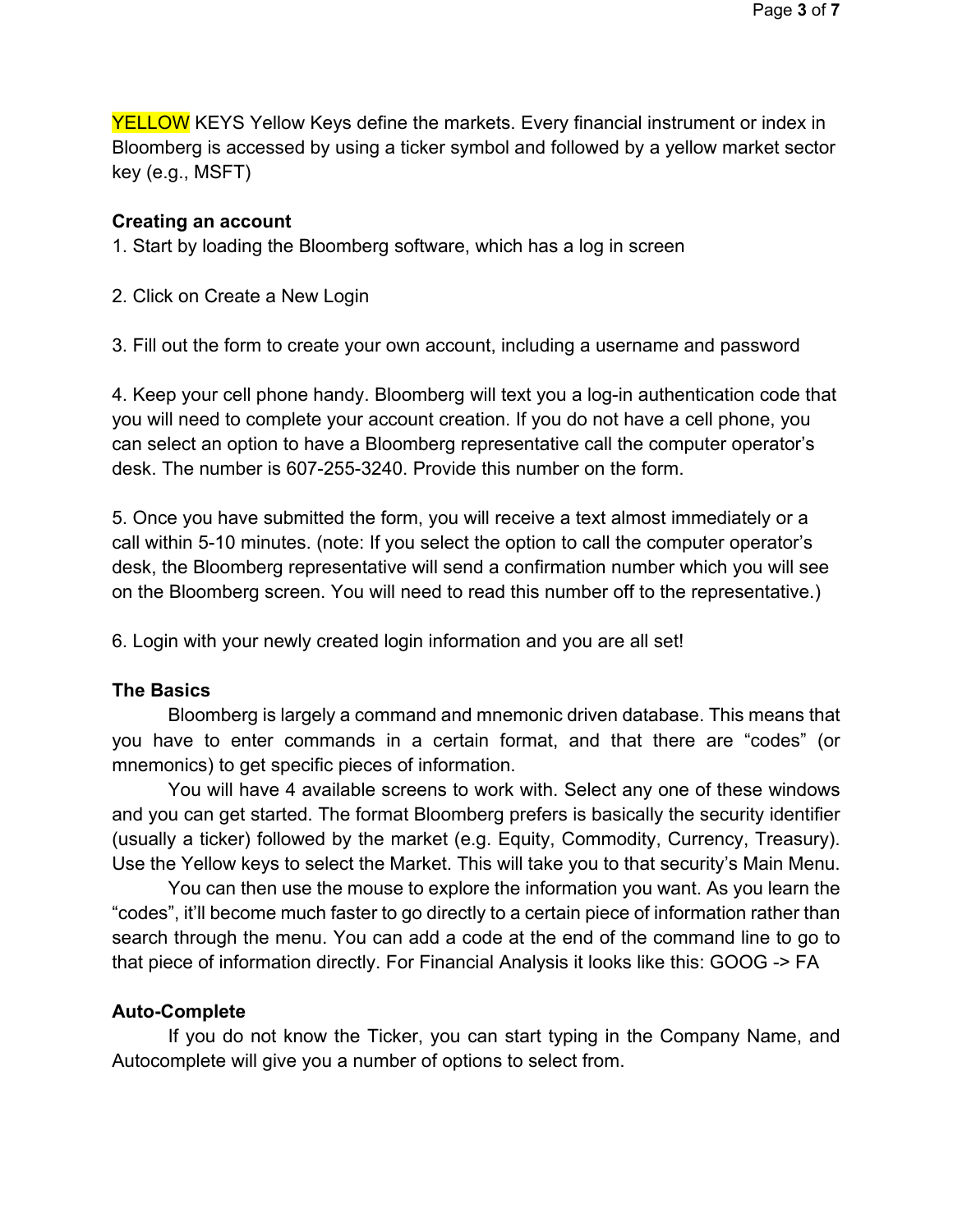For example, if you start typing in Corning (do not hit anything), a drop down list will appear giving you the name of securities with Corning in the Name (in this case GLW US Equity is the main page for Corning).

## **Bloomberg Help Options**

Within Bloomberg there are three help options to be aware of:

- 1. If you come across a concept that is unfamiliar, you can type in the name of that concept, and select it under 'Search,' and you will be taken to a description for that concept. For example: Beta will take you to a definition of Beta and a description of when it is used and its significance.
- 2. At any data screen hit the Help (F1) key to invoke detailed help on the specific function. For Example: Let's say you are looking for information about mergers and acquisitions. Go to the Mergers and Acquisitions page; MA To learn more about information on this page, hit F1
- 3. For more complicated questions, you can seek out live help with a Bloomberg Representative, which will bring up a live chat screen where you can ask a question and a Bloomberg Rep will respond (usually pretty quickly) with an answer.

# **Find Companies and Securities**

Find AAPL using the autocomplete suggestion: Type the name of the company: Apple. Note the autocomplete suggestion for securities. What are the top suggestions for this security? *To view Apple type: AAPL or select AAPL US Equity from the drop-down suggestions*. You should be at the main equity menu for Apple.

Enter the function code for a company description DES. Go to a function with one command line. Thinking of command lines in terms of [security ticker] < [security type]> [function code] , how do you go to the company description page for Microsoft (ticker MSFT) with one command line?

#### **Exchange Codes and Security Screens**

What goes into an identifier? Did you notice the 2-letter market code that follows the ticker symbol? This is used to denote the exchange the security is traded on or the composite market (country) code. Notice we didn't enter this code earlier, but it didn't matter. Bloomberg will default to using the ticker for the country you specify in your profile preferences. In this case, the profile we are using defaults to US major exchanges and primary securities.

See the full list of exchanges with EPRX in Bloomberg. Press the yellow market sector key. Notice the code to look-up a company, SECF. This is the security finder and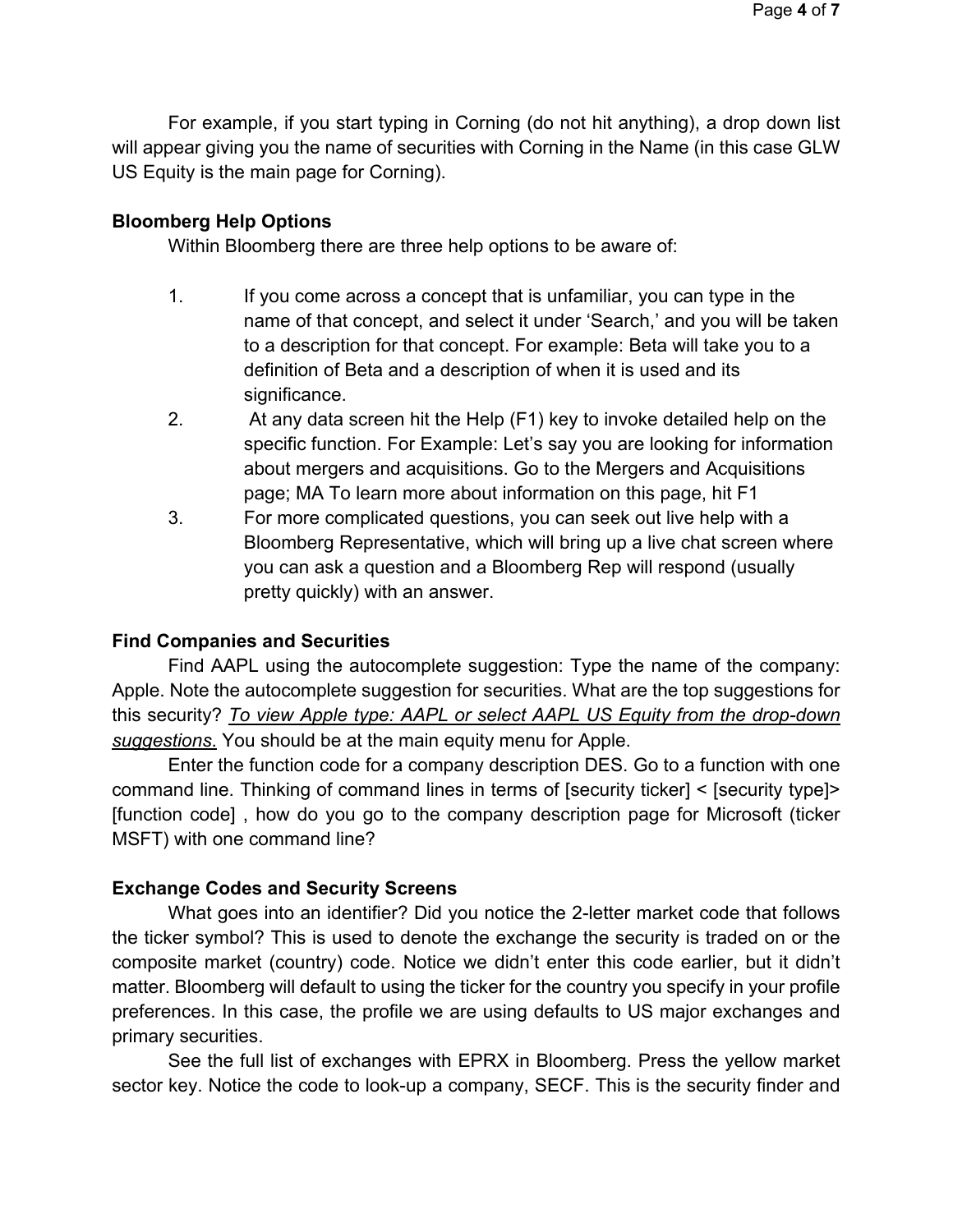will search for equities, debt, commodities, indices, and other securities. Enter SECF and in the gold search box at the top, type the name of a company. Use the yellow boxes and drop-down menu to filter results to look only at equities.

## **Finding Financials, and Suppliers:**

Finding Financials: Go to: TSLA and look for the code for financial analysis. Enter FA to view some of the financial statements such as Cash Flow and Income Statement. Bloomberg assumes you want to stay with the specific security, so you will only need to enter the ticker and security type. If you want to look at a different security, use the autocomplete to access a new company. If you want to perform a supply chain analysis, use the search and autocomplete features.

#### **Industry News and Analysis**

Insights News: The news stories on Bloomberg are one of the most popular features. Type N or hit the green News key. Select a story and download it (check the Actions button in the red menu bar). NLRT will help you set up your news alerts and MAG will take you to Bloomberg Markets magazine.

Bloomberg also contains analyst recommendations and company research. Enter TSLA and search for the section that has Earnings and Estimates. Notice the various ways to view estimates and reports. Bloomberg has a robust industry research (Bloomberg Intelligence) section that includes news, market share, industry-specific metrics, and related information, that can all be accessed with the BI command.

# **Economic Releases**

Economic releases can have major effects on markets and companies. Many Bloomberg users set up alerts for upcoming economic releases. Go to the Economic Release calendar with ECO.

# **Finding Commodity Prices**

*Let's take a look at the cost of some of Tesla's raw materials*. Let's go to the security finder, SECF and search for Aluminum in the search box. Filter the results to just commodities and the country to the US. Notice that some securities are listed as "generic". Many times, if a security is listed as generic, it is an amalgam of securities designed to provide smooth historical time series information.

*These are also often benchmarks and are useful to know, for example the 10-year US treasury USGG10YR*. Select a security and view the graph price (GP) to see the price trends for aluminum. Repeat the same process as above to find the prices for gasoline.

#### **Mergers and Acquisition**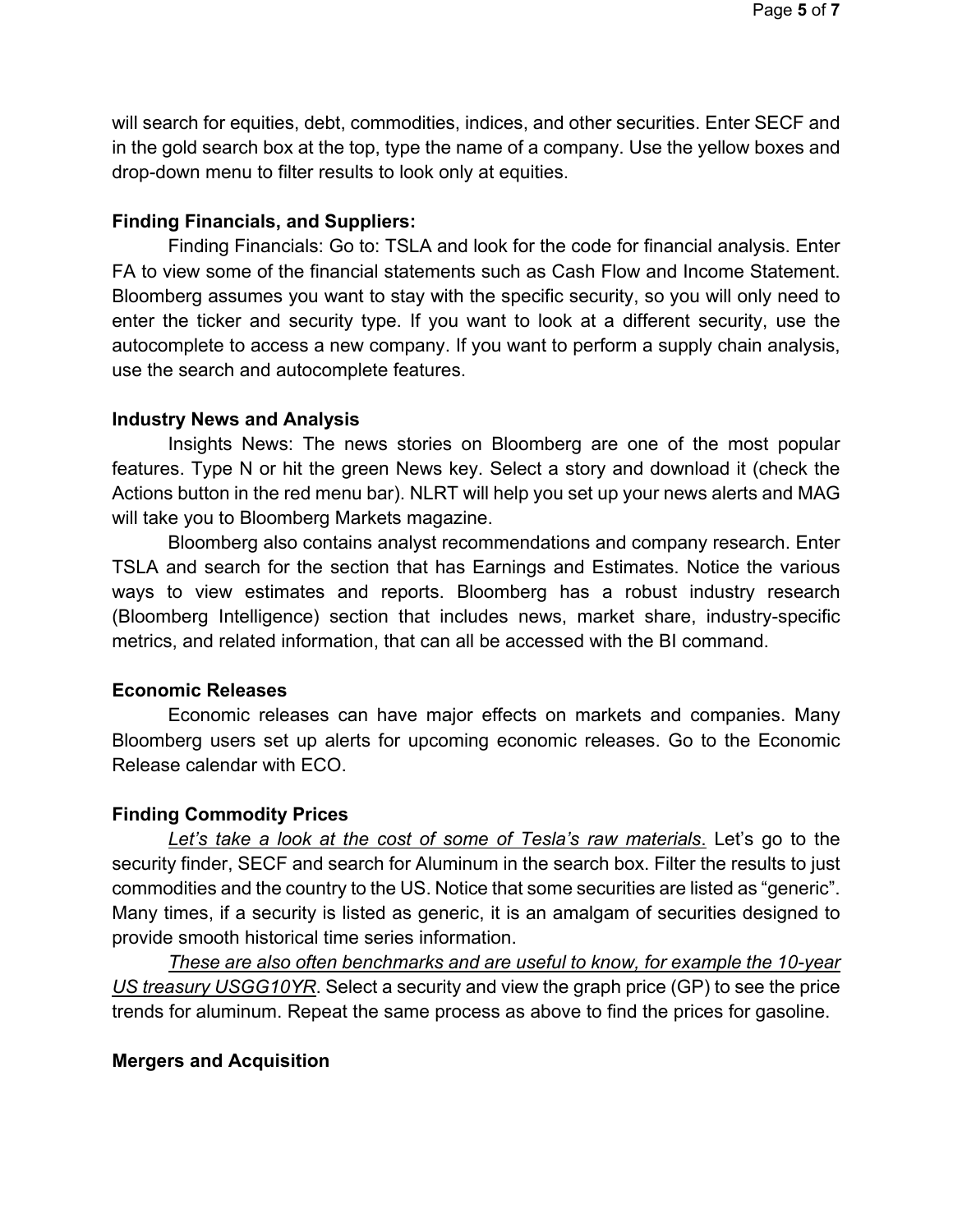To view the M&A landscape, search for specific deals or find M&A league tables, go to the Mergers & Acquisitions search page. Use autocomplete to find the function code. Notice that there are some pre-made screens for deals in specific sectors and geographic regions.

## **Grabbing and Saving**

Sometimes it is helpful to have a screenshot of a Bloomberg chart or graph or to export data to Excel. There are a few options to do this. Let's view the beta screen for Tesla by entering: TSLA BETA. To get an image of the entire screen, type GRAB and follow the prompts to email a screen shot to yourself.

Alternatively, you can save the entire screenshot as a file buy using the Take a Window Screenshot option in the very top right corner. This is useful if you have multiple screens you want to save. Go to the Intraday Price Chart (GIP), right click on the graph, and notice your options for downloading the image or data to the clipboard. Do both and paste into Excel.

## **Some additional Functions**

To navigate to the EDGAR Fillings, use the identifier CF.

To fond the industry benchmarks, go to RV and click on the drop-down menu that says Comp Source.

To get specific company news, type in the company's name in the command bar and use the identifier CN

To view segmentation of company sales, use the identifier FA and then click on tab 6) Segmentation (For product-wise segmentation of sales) and tab 7) Addl (for geographic segmentation)

To view to the supply chain analysis of a firm, use the SPLC function.

# **Advanced Functions**

Bloomberg Excel API allows you to access Bloomberg data via Excel. You can download ready-made spreadsheets from XLTP or you can create your own. More information for developers is available at BBXL.

Bloomberg Market Concepts (BMC) is a self-directed 8-hour training covering market concepts such as equities, fixed income, and basic macroeconomics. It is ideal for those entering the financial world for the first time. BPS contains training materials and cheat sheets for Bloomberg.

There is a seemingly infinite amount and combination of data, functions, news, and many other business ideas contained within the functionality of Bloomberg. I like to think of Bloomberg as a business search engine, and I believe that just as Google has become a verb, one day people will say "Just Bloomberg it".